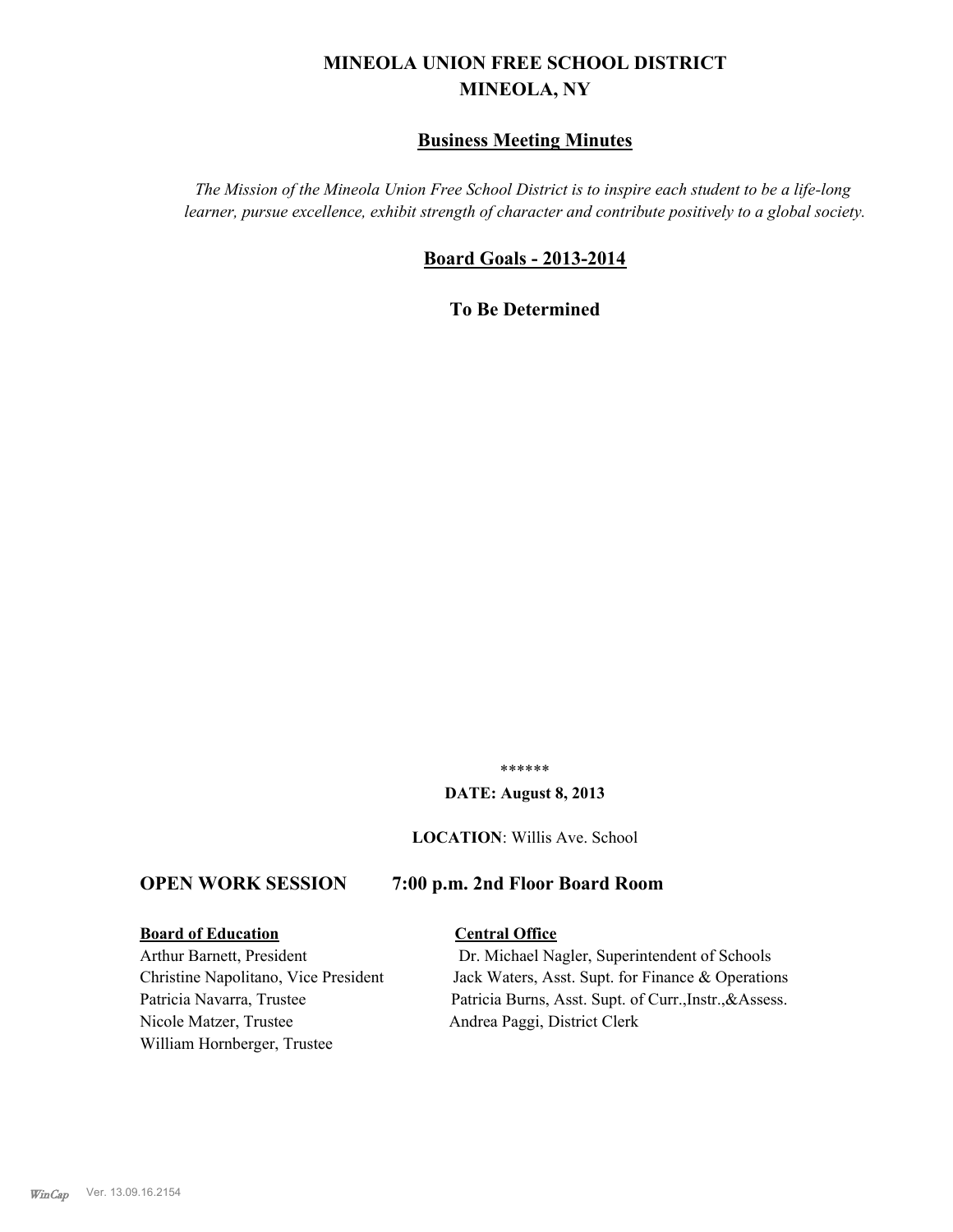**A. Call to Order- 7:05pm B. Pledge of Allegiance C. Reading of Mission-** Mr. Barnett **D. Moment of Silent Meditation**

#### **E. Dais & Visitor Introductions**

Absent: William Hornberger

### **F. High School Student Organization Report**

(No report until school resumes)

#### **G. BOE Reports**

### **a. Comments from Board Trustees**

Nicole Matzer stated that she had the opportunity to attend "Les Miserables" and the cast did an excellent job. Ms. Matzer stated that she and Ms. Navarra attended two day training for new Board members.

Patricia Navarra stated that she received a great deal of information at the new Board member training and added that it was nice to see that Mineola is well regarded by other districts.

Christine Napolitano stated that she is ready to get to work with the Board and looks forward to the upcoming year.

#### **b. Comments from Board President**

Mr. Barnett stated the "Les Miserables" was unbelievable and stated that prior to attending he was unsure what it would be like without the props and scene changes. Mr. Barnett stated that he is aware that the quality of the TV recordings of meetings needs to improve and he assured the community that this will be resolved soon.

#### **c. Comments from Superintendent**

The Superintendent stated that he attended the production of "Les Miserable" and it was unbelievable. All of the leads from the 2008 production came back and some current students were also involved. He stated that he has talked to Mr. Owens about having an annual summer stock at the High School.

The Superintendent stated that this week, 400 students at the Middle School picked up their iPads and added that this number represents about 2/3 of the school. He stated that children want to be productive over the summer and this allows an extension of the school year. Dr. Nagler looks forward to expanding this next year. The Superintendent stated that there was a story in Newsday regarding the State test scores, which he will address during his presentation.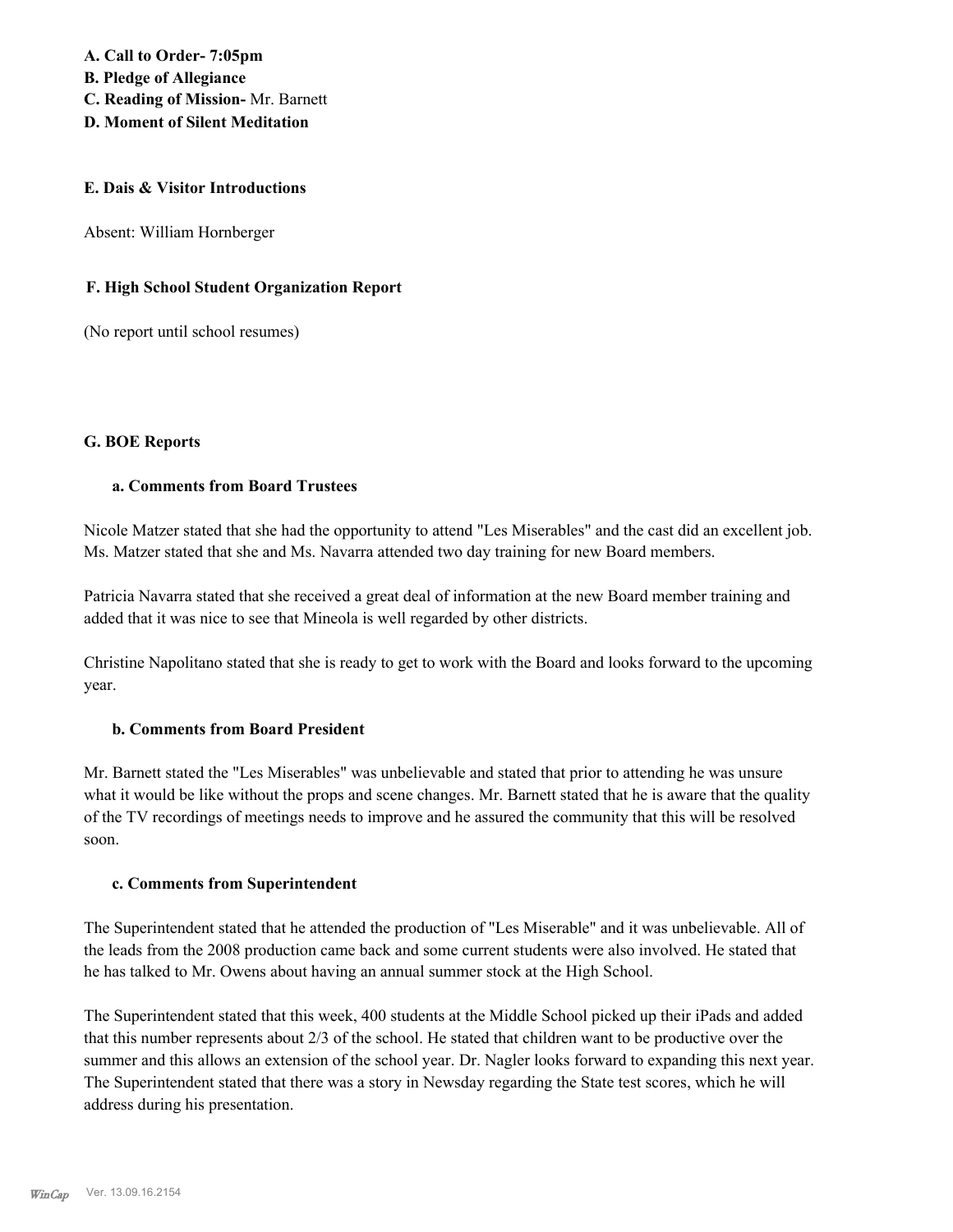### **H. Old Business**

Mr. Barnett asked the Superintendent to provide an update on the progress of the following: security measures and Meadow Drive library project. The Superintendent stated that the new security measures are moving along and the cut outs for the man traps have been completed. He stated that there is an issue with the doors at the high school, that is currently being worked out. The floors are down at the Meadow Drive library and the book are now on the shelves.

Ms. Matzer suggested that the Board visit each of the buildings prior to developing policies regarding the new security measures. The Superintendent stated that the Board will need to consider how to address security, especially at the high school, during after school activities. Mr. Barnett stated that outside of the normal school day activities, he is not sure if we as a district will be looking at extra security measures. There was no other old business.

### **I. New Business**

Mr. Barnett asked the Board if there was any new business. Ms. Matzer stated that when she and Ms. Navarra attended their training, they learned that the Board of Education Retreats are closed meetings which are to be used for the purpose of Board training and team building and Board Goal Setting Meetings are open to the public. Ms. Navarra added that the State regards Retreats and public meetings as different types of meeting. Ms. Navarra and Ms. Matzer asked that the Retreat on August 26th be closed to the public and be used as a true retreat and the Goal Setting Meeting, on August 29th, following the Workshop, will be open to the public. The Board was polled and all were in favor of making this change.

Ms. Napolitano stated that she had another piece of new business. She stated that she had been contacted by a member of the community that the fields were not maintained during the summer. The Superintendent stated that typically, the fields are not maintained in the same manner as when they are used by the student athletes. The District does not charge high fees for groups to use these fields, and many groups are exempt from fees. It was stated that the custodians work must be prioritized during the summer and there were many other projects going on this summer. Ms. Napolitano suggested that the Board look at this issue and the district policies regarding the use of the fields. Mr. Waters was asked to provide the board with both the fee schedule and the exemption schedule. The Board did not have any other new business issues and moved on to discuss the proposed new business resolutions.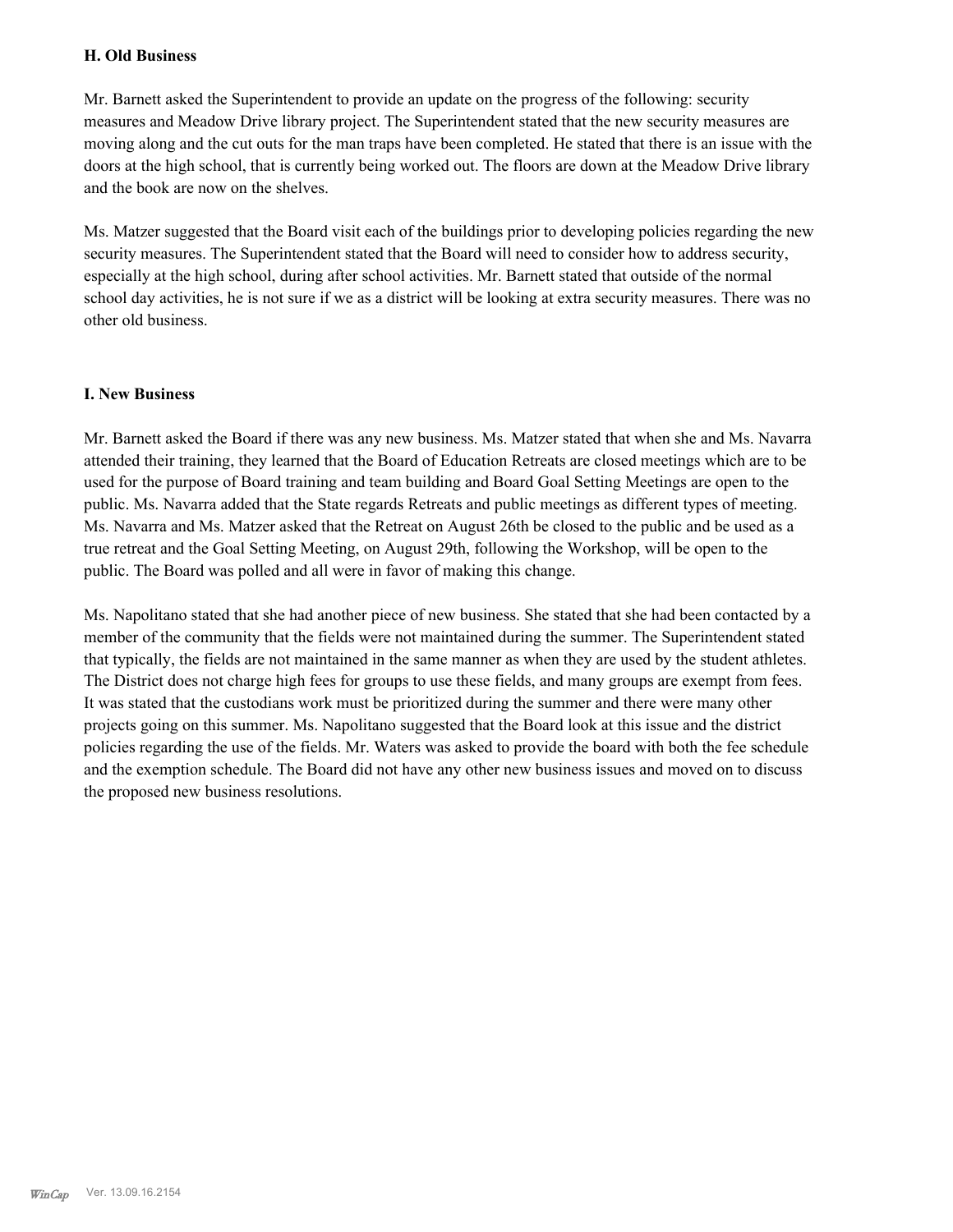## **I. New Business (continued)**

## **2013- 2014 Tax Levy Affidavit**

**RESOLUTION # 6-BE IT RESOLVED** that the Mineola Board of Education adopts the tax levy of \$77,906,690 to be raised by taxation for the Mineola UFSD of the Town of North Hempstead, Nassau County, New York for the 2013- 2014 school year to be levied upon the taxable property of the said school district as said property has been certified to by the Board of Assessors for the said school year.

**Motion:** Nicole Matzer **Second:** Christine Napolitano

| Yes: | Nicole Matzer         | No: | <b>None</b> |
|------|-----------------------|-----|-------------|
|      | Patricia Navarra      |     |             |
|      | Christine Napolitano  |     |             |
|      | <b>Arthur Barnett</b> |     |             |
|      |                       |     |             |

**Passed:** Yes

#### **Approval of CAP- Risk Assessment Update**

**RESOLUTION # 7 -BE IT RESOLVED** that the Board of Education of the Mineola Union Free School District hereby accepts the Corrective Action Plan ("CAP") related to the Risk Assessment Update and hereby instructs the Assistant Superintendent for Finance and Operations to file such a plan with the NYSED Office of Audit Services.

**Motion:** Christine Napolitano **Second:** Nicole Matzer

Discussion: It was stated that the Board approved the report in May and according to Mr. Waters, the District has until next Friday to file the corrective action plan. There was no futher discussion.

Yes: Nicole Matzer **No:** None Patricia Navarra Christine Napolitano Arthur Barnett

**Passed:** Yes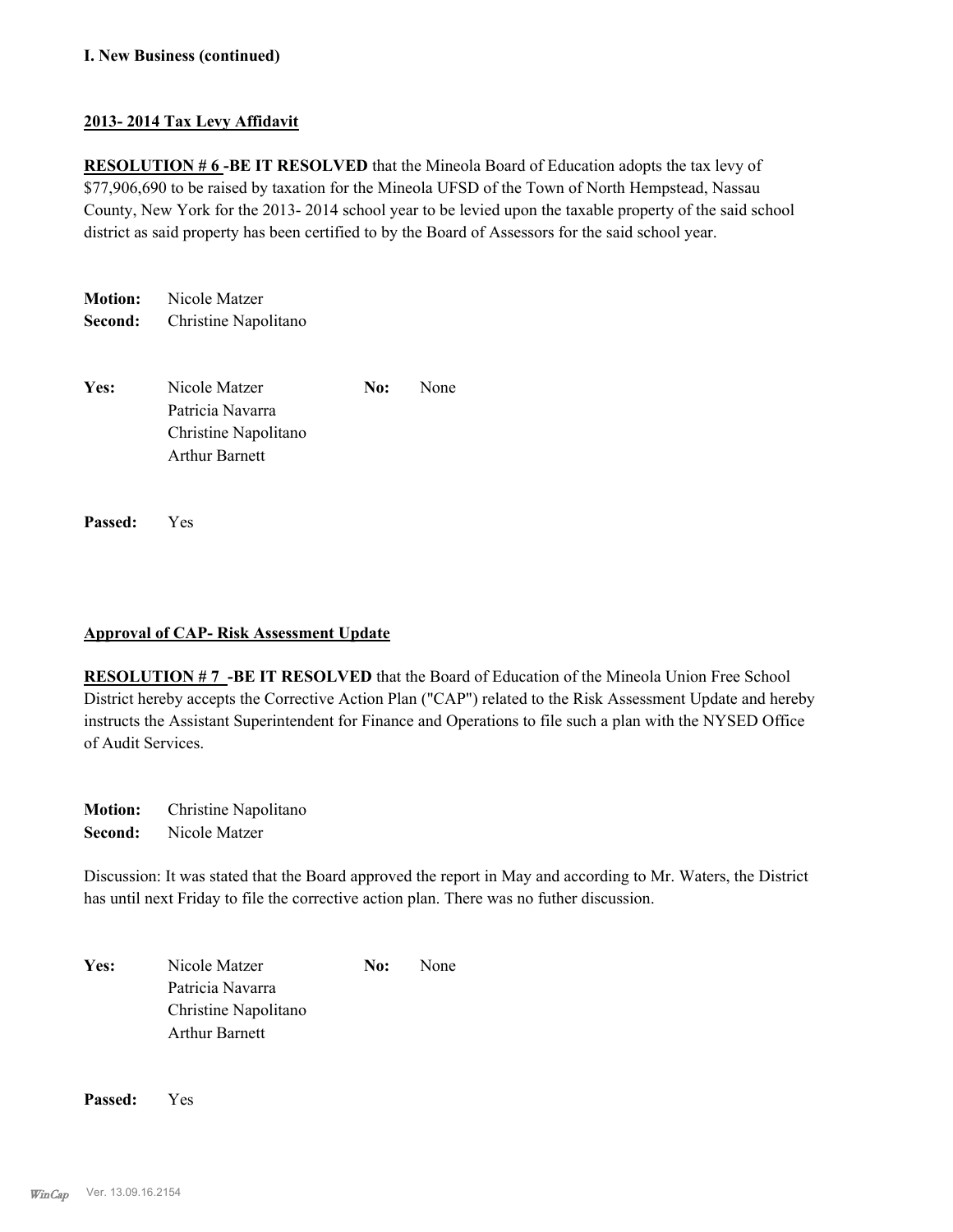### **Approval of CAP-Agreed Upon Procedures-Health Benefits**

**RESOLUTION # 8 -BE IT RESOLVED** that the Board of Education of the Mineola Union Free School District hereby accepts the Corrective Action Plan ("CAP") related to the Agreed Upon Procedures Report related to the District's Health Benefits and hereby instructs the Assistant Superintendent for Finance and Operations to file such a plan with the NYSED Office of Audit Services.

**Motion:** Christine Napolitano **Second:** Patricia Navarra

**Yes:** Nicole Matzer **No:** None Patricia Navarra Christine Napolitano Arthur Barnett

#### **Passed:** Yes

#### **J. Consensus Agenda**

**RESOLUTION # 9 -BE IT RESOLVED** that the Board of Education approves the consensus agenda items J.1.a. through J.7.b., as presented.

**Motion:** Nicole Matzer **Second:** Christine Napolitano

Discussion: There was no discussion, but the Superintendent introduced Andrew Casale, new Middle School IL for Math and Science, to the Board.

| Yes: | Nicole Matzer         | No: | None |
|------|-----------------------|-----|------|
|      | Patricia Navarra      |     |      |
|      | Christine Napolitano  |     |      |
|      | <b>Arthur Barnett</b> |     |      |
|      |                       |     |      |

**Passed:** Yes

## 1. **Accepting of Minutes**

That the Board of Education accepts the minutes of March 7, 2013 Workshop Meeting, March 21, 2013 Business Meeting, April 4, 2013 Workshop Meeting and April 17, 2013 Business Meeting as presented. a.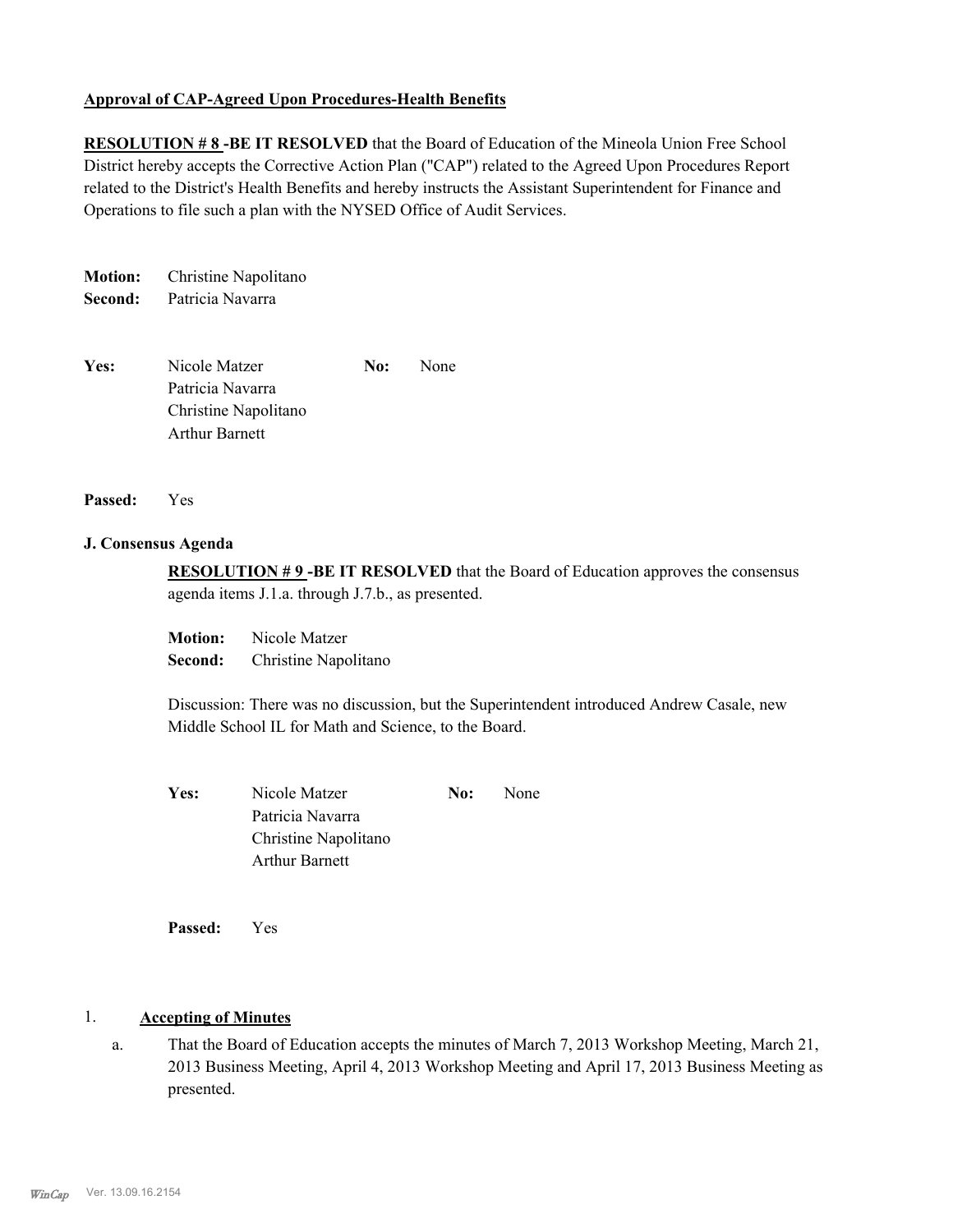# 2. **Instruction**

- a. Leave(s) of Absence/Child Rearing
- That the Board of Education grants a request to Melissa Koenig, for an unpaid FMLA Leave of Absence, for child-rearing purposes, starting September 1, 2013. 1.
- b. Appointments Instruction
- The Board of Education approves the appointment of Andrew Casale, to the position of Middle School Instructional Leader for Math and Science, effective August 5, 2013. Probationary Period: August 5, 2013 to August 4, 2016. AMSA Salary: MS IL, Step 1, \$128,554.00. 1.

#### Appointment(S) Sub Teacher per diem c.

The Board of Education accepts the following individual(s) as Per Diem Substitute Teacher(s) for the current school year, at a daily rate of \$100.00 per day; and retirees at a daily rate of \$125.00 per day.:

|              | <b>EMPLOYEE NAME</b> | <b>EMPLOYEE CERTIFICATION</b>    |
|--------------|----------------------|----------------------------------|
| $\mathbf{1}$ | Melissa Fusco        | Math 7-12                        |
| 2            | Christina Medina     | Childhood Education (Grades 1-6) |
| 3.           | Diane Serafin        | Physical Education               |

Appointment(S) Band Camp d.

> That the Board of Education approves the following staff members for Band Camp, a self funded program. (Salary, hourly summer wages are based on the MTA contractual rates):

|     | <b>POSITION</b>                | <b>EMPLOYEE NAME</b>    | <b>STEP</b> | <b>STIPEND</b> |
|-----|--------------------------------|-------------------------|-------------|----------------|
| 1.  | Director                       | Frank Mauriello         |             | \$1,860.00     |
| 2.  | Rockette Director              | Ryan Tiscareno          |             | \$1,239.00     |
| 3.  | <b>Assistant Band Director</b> | Chris Bonacorsa         |             | \$1,239.00     |
| 4.  | <b>Instructional Chaperone</b> | Michael Coppola         |             | \$826.00       |
| 5.  | <b>Instructional Chaperone</b> | Amy Steinmann           |             | \$826.00       |
| 6.  | <b>Instructional Chaperone</b> | Kenneth Frank           |             | \$826.00       |
| 7.  | <b>Instructional Chaperone</b> | Alyssa Rizzuto          |             | \$826.00       |
| 8.  | <b>Instructional Chaperone</b> | Christopher Rossi       |             | \$826.00       |
| 9.  | <b>Instructional Chaperone</b> | Erin Citrano            |             | \$826.00       |
| 10. | <b>Instructional Chaperone</b> | <b>Timothy Doran</b>    |             | \$826.00       |
| 11. | <b>Instructional Chaperone</b> | Megan Segarra           |             | \$826.00       |
| 12. | Chaperone                      | Melissa Fusco           |             | \$723.00       |
| 13. | Chaperone                      | Andrew Kowalczyk        |             | \$723.00       |
| 14. | Chaperone                      | Nicholas Pontolillo     |             | \$723.00       |
| 15. | Chapeone                       | Kristen Pontolillo      |             | \$723.00       |
| 16. | <b>EMT</b>                     | <b>Timothty Guarino</b> |             | \$723.00       |
|     |                                |                         |             |                |

# 3. **Instruction: Committee on Special Education**

a. That the Board of Education approves the CSE/CPSE/SCSE recommendations for programs and services for students with IEPs for the time period from 4/1/13- 6/30/13. Please be advised that all of the parents have received the student's IEP and a copy of their DUE process rights.

# 4. **Instruction: Contracted**

a. That the Board of Education accepts the Instructional Services Contract between Developmental Disabilities Institute and the Mineola UFSD for the 2013- 2014 school year.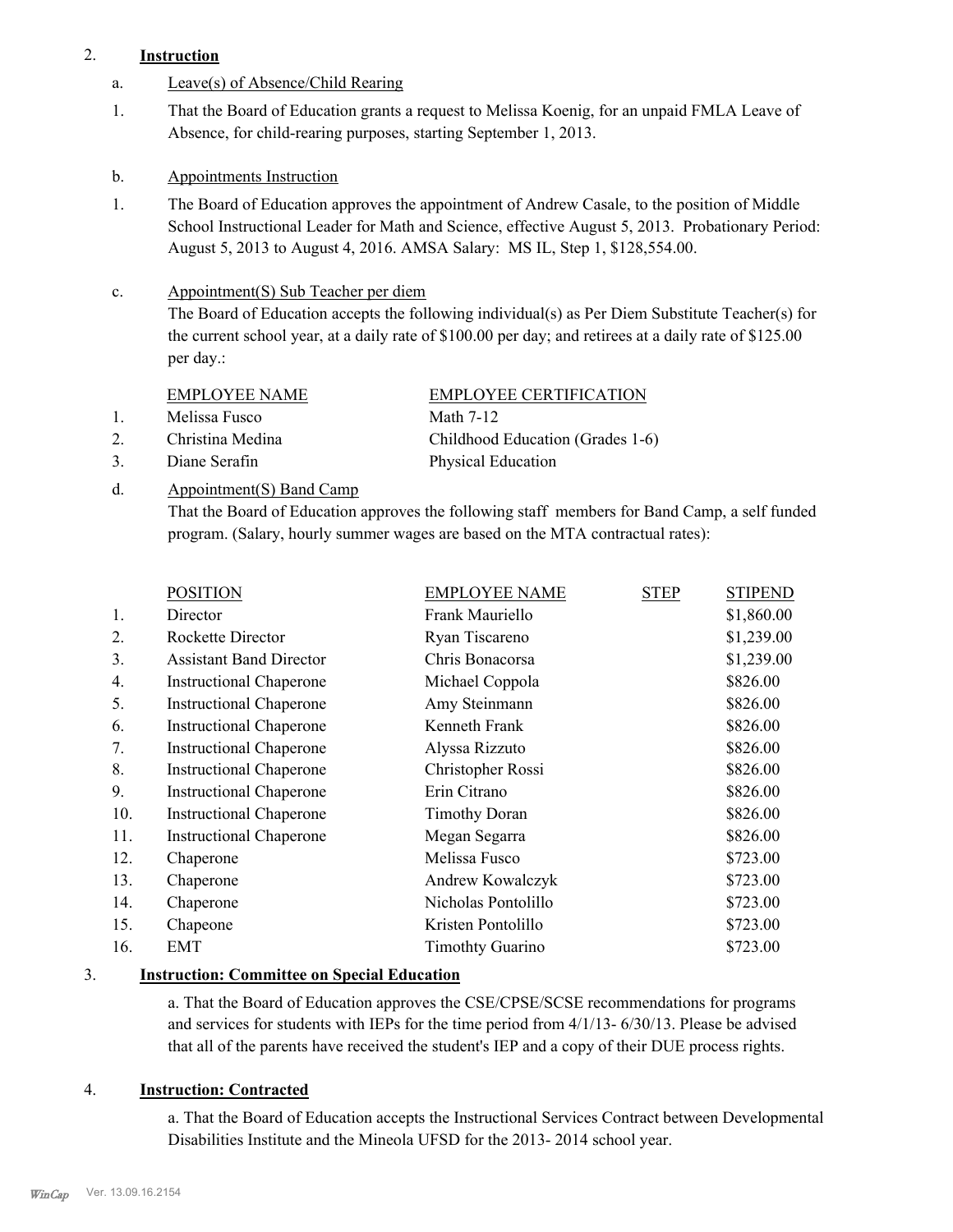b. That the Board of Education accepts the Individual related Service provider agreement between Carol A. Sullivan and the Mineola UFSD for the 2013- 2014 school year.

c. That the Board of Education accepts the Instructional Services Contract between Mill Neck Manor School for the Deaf and the Mineola UFSD for the 2013- 2014 school year.

d. That the Board of Education accepts the Instructional Services Contract between Henry Viscardi School and the Mineola UFSD for the 2013- 2014 school year.

e. That the Board of Education accepts the Speech Services Agreement between North Shore Speech- Language Associates and the Mineola UFSD for the 2013- 2014 school year.

f. That the Board of Education accepts the Related Services Agreement between S.E.E.D.S. and the Mineola UFSD for the 2013- 2014 school year.

g. That the Board of Education accepts the Related Services Agreement between Abilities Inc. and the Mineola UFSD for the 2013- 2014 school year.

h. That the Board of Education accepts the Related Services Agreement between Nicholas Center for Autism and the Mineola UFSD for the 2013- 2014 school year.

i. That the Board of Education accepts the Related Services Agreement between Achieve Beyond and the Mineola UFSD for the 2013- 2014 school year.

j. That the Board of Education accepts the Educational Services Agreement between The Rehabilitation Institute (TRI) and the Mineola UFSD for the 2013- 2014 school year.

k.That the Board of Education approves the contract between the Mineola UFSD and Syntax for communication services for the period July 1, 2013 to June 30, 2014. Cost: \$61,782.

l.That the Board of Education approves the contract between the Mineola UFSD and Labor Education & Community services Agency, Inc. (LECSA), an employee assistance program, for services from July 1, 2013 to June 30, 2014.

# 5. **Instruction: Student Actions**

That the Board of Education approves the following out-of-state overnight field trip: · Guidance Department - 45 students to visit four colleges - College of New Jersey , University of Delaware, Monmouth University, and Rutgers. September 25-26, 2013. a.

# 6. **Civil Service**

- a. Appointments
- That the Board of Education approve the appointment of Raymond Agreglo to the position of Videographer, effective 07/01/2013. Salary is \$8.00 per hour. 1.
- That the Board of Education approve the appointment of Margaret Nofer to the position of Clerical Sub, effective September 1, 2013. Salary will be \$12.32 per hour. 2.
- Employee Agreements b.

That the Board of Education hereby authorizes the Board president to execute an employee agreement with the following individuals, the terms of which have been reviewed by the Board in executive session:

- 1. District Clerk **Andrea M. Paggi**
- 2. Director of School Facilities and Operations Daniel C. Romano
- 3. Assistant Supervisor of Transportation William Gilberg
- 4. Administrative Assistant II Elizabeth Rainha-Freitas

# POSITION EMPLOYEE NAME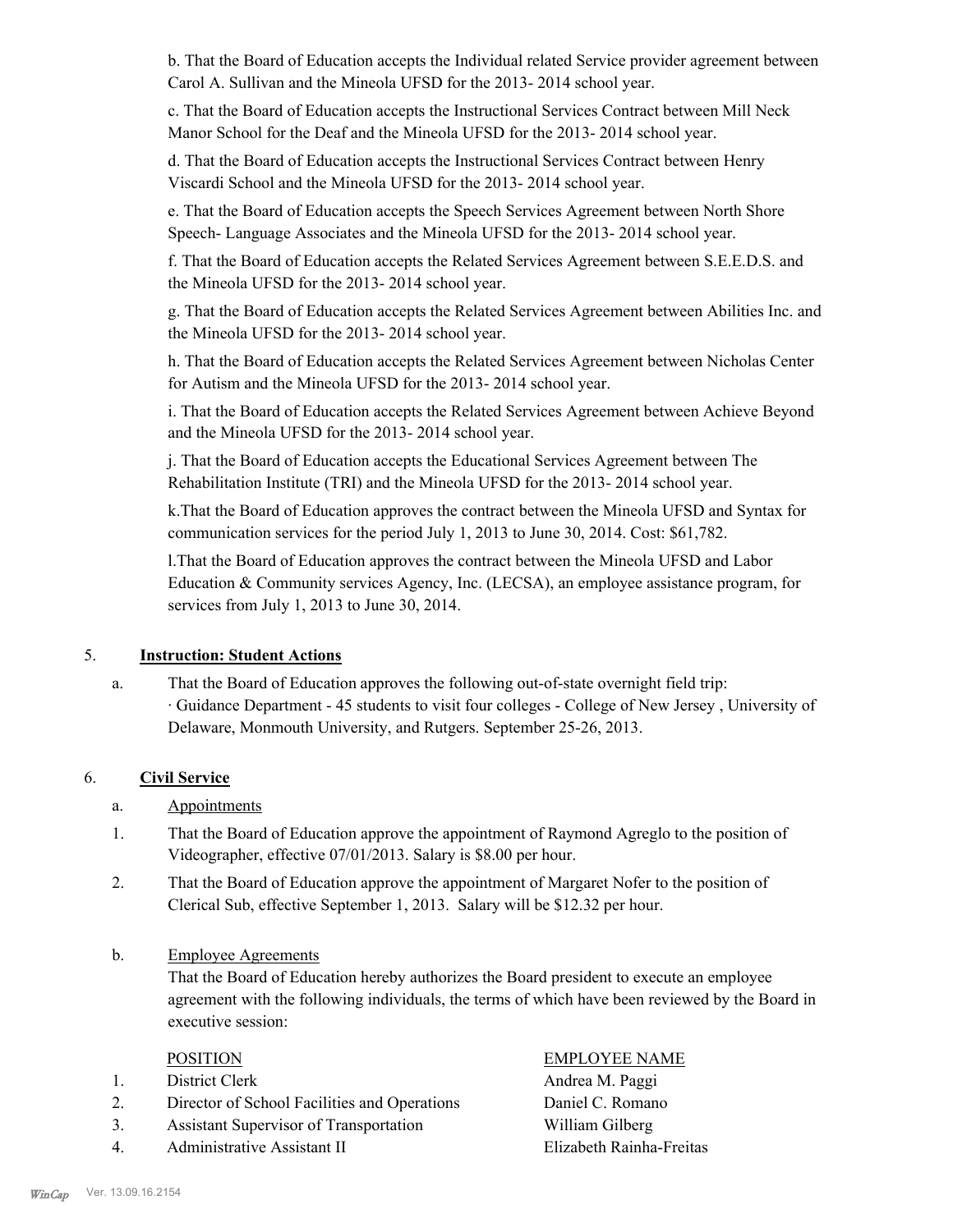- 5. School Business Administrator Maureen Judge
- 6. Director of Pupil Personnel Services Catherine Maiman

POSITION EMPLOYEE NAME

- c. Leave Replacement
- That the Board of Education approve the temporary position of full time Account Clerk for the Payroll Department in the Business Office, effective September 1,2013. This would be due to the absence of Kathy Merendino, who is on a medical leave of absence, and whose return date has not yet been determined. 1.

# 7. **Business/Finance: Contract Approvals**

# a. BOCES Contract

That the Board of Education approves the 2012/13 Final AS-7 Agreement with Nassau BOCES in the actual amount of \$3,481,772.09 for services provided throughout the school year.

# b. BOCES Contract

That the Board of Education approves the 2013/14 Initial AS-7 Contract with Nassau BOCES in the amount of \$3,162,001.08 to provide services throughout the school year.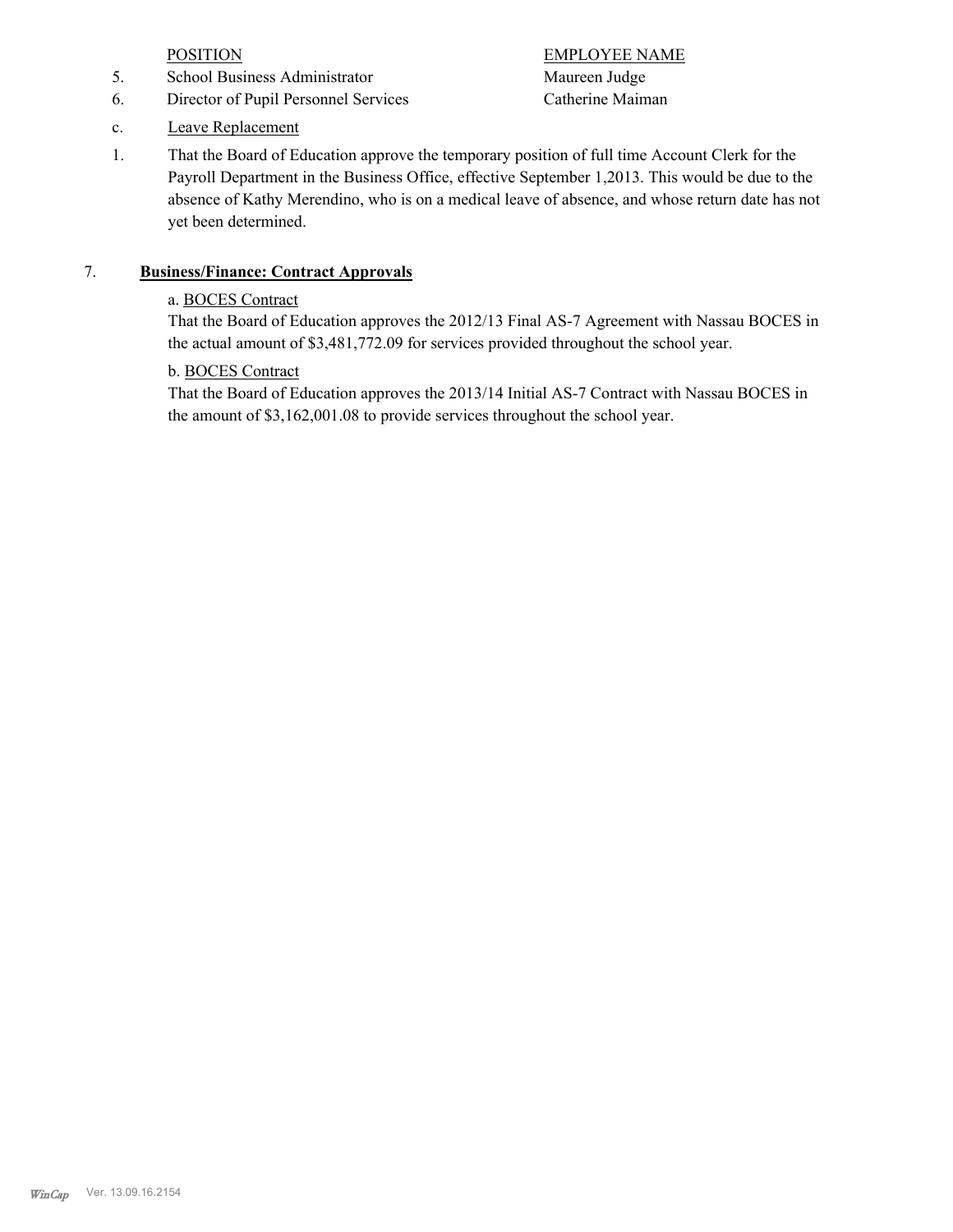#### **K. Superintendent Reports/Presentations**

Superintendent of Schools' Reports for 8/8/13 Presentations: 1. NWEA Results

Tonight's presentation by the Superintendent was on the NWEA Results and his presentation can be found on the District website, on the "Board of Education" page, under the heading- presentations. The Superintendent stated that the District embraced the NWEA grow model three years ago. He stated that the State is moving to become a growth model. The NWEA provides growth targets for students from K- 9th. Dr. Nagler stated that "target growth" is the typical normed growth for grade level children across the nation. The number is set in September and measured in the winter and spring. He added that the percent meeting target growth represents the children in the spring that meet or exceed the September target growth. The Superintendent displayed "Student Growth Summary Chart- Hampton Street" (the charts can all be found on the district website). The Chart shows that students performed well above the mean in reading. The Superintendent also displayed charts for each of the other schools- Meadow Drive, Jackson Avenue, Middle School and High School. In each of the charts, students showed good progress. At Meadow Drive, there was an increase of percentage of students meeting target growth. The Superintendent stated that good progress was seen at the Middle School and he highlighted the 7th grade. The next chart that was displayed was a "Comparison of percent of students that meet or exceed target growth- 2012- 2013". Dr. Nagler discussed the State results and said that the State is trying to come up with a bench mark for students. The State is starting over this year and with these grades they will try to compare growth from one year to the next. He added that we use NWEA to have an accurate way to assess student growth. The Superintendent stated that next year, the State will score growth and proficiency. The Superintendent displayed proficiency charts and explained the meaning of each of the colors: red- not proficient/not meeting target; yellow- met target/not proficient; green- proficient/ met target; and orange- proficient / target not met. Yellow and green are the good colors and red and orange are the bad colors. The Superintendent stated that he feel that the State will try to replicate these charts.

Ms. Napolitano asked how many districts use NWEA and the Superintendent stated that he knows of at least a dozen. Dr. Nagler stated that next year, the District will begin using a Standard Based Report Card. He added that this will be a big change for parents but it will be better aligned with the State. Many children will not be proficient at the beginning of the year. Mr. Barnett asked if NWEA is still using this chart that was displayed by the Superintendent. He responded that NWEA is bringing back the chart. The Superintendent went through the proficiency chart of Reading scores for each school. At Hampton Street, 78% of students met target growth and 64.2% were at or above grade level mean RIT. At Meadow Drive, 82.2% of students met their target growth and 80.3% were at or above grade level mean RIT. At Jackson Avenue, 71% of students met their target growth and 67% were at or above mean RIT. At the Middle School, 70.8% of students met their target growth. The Superintendent stated that the numbers were much better than last year, however there is still work to do on students being proficient. Ms. Napolitano asked how many states are aligned to Common Core and the Superintendent stated that there are 46 states. Ms. Napolitano also asked if the Superintendent knew this year's testing results from Kentucky, which started new state testing last year. He stated that he did not have that information yet but he anticipates that students did better.

The Superintendent stated that next year, there will be a change in the Algebra regents which will be aligned with the common core. He anticipates a drop in student scores and added that students need the regents to graduate. Mr. Barnett stated that changes in the regents can effect graduation and the Superintendent responded that it is possible that the State could change requirements for graduation. The Superintendent went through the NWEA math results and stated that all of the schools showed growth (all charts can be found on the district website). He also added that the 8th graders performed well on the algebra regents, but did poorly on the state exam.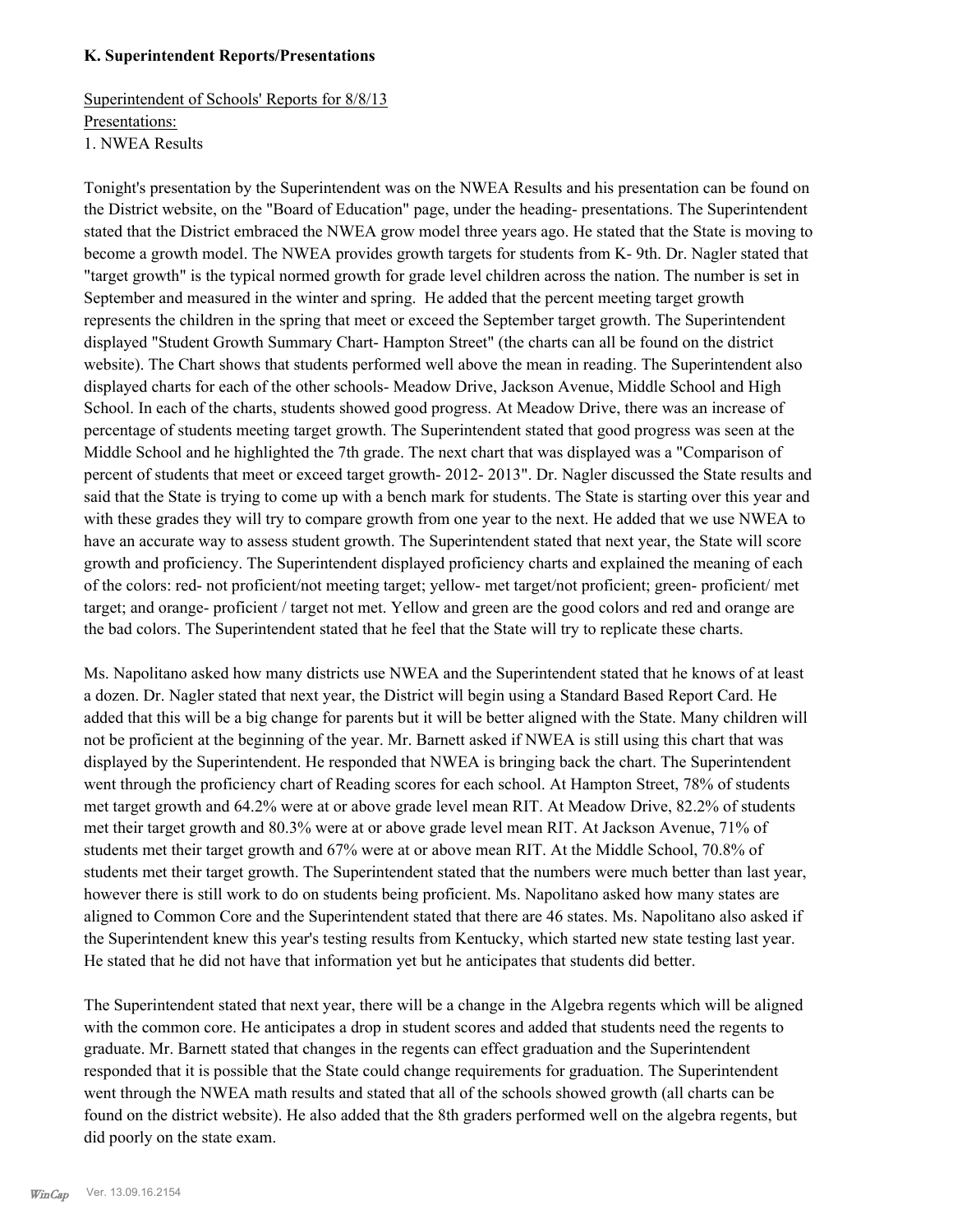Mr. Barnett asked the Board if there were any comments or questions. Ms. Napolitano and Ms. Navarra both discussed college readiness and who establishes what college readiness is. Ms. Napolitano asked the Superintendent how the Common Core Standards will effect the SAT. The Superintendent stated that if the national movement of the common core takes off; eventually everything will change. Ms. Napolitano stated that she feels that everyone needs to step back and look at what is going on with all of these changes. The Superintendent added that we need to look at all aspects of a child's education. Mr. Barnett stated that he does not think it is fair that students are required to take both the regents and the State exams. There were no additional comments.

#### Superintendent's Comments:

The Superintendent had no further comments this evening.

#### **L. Public Comments**

Mr. Barnett opened the floor up for public comment. There were three parent/residents who had comments. The comments/questions were based on the Superintendent presentation. Dr. Nagler responded to each of the issues raised.

#### **M. Executive Session Time: 8:50 p.m.**

At 8:50pm, a motion was made for the Board of Education to go into Executive Session to discuss negotiations.

|         | <b>Motion:</b> Nicole Matzer                                                       |     |      |  |  |
|---------|------------------------------------------------------------------------------------|-----|------|--|--|
| Second: | Christine Napolitano                                                               |     |      |  |  |
| Yes:    | Nicole Matzer<br>Patricia Navarra<br>Christine Napolitano<br><b>Arthur Barnett</b> | No: | None |  |  |
|         |                                                                                    |     |      |  |  |

**Passed:** Yes